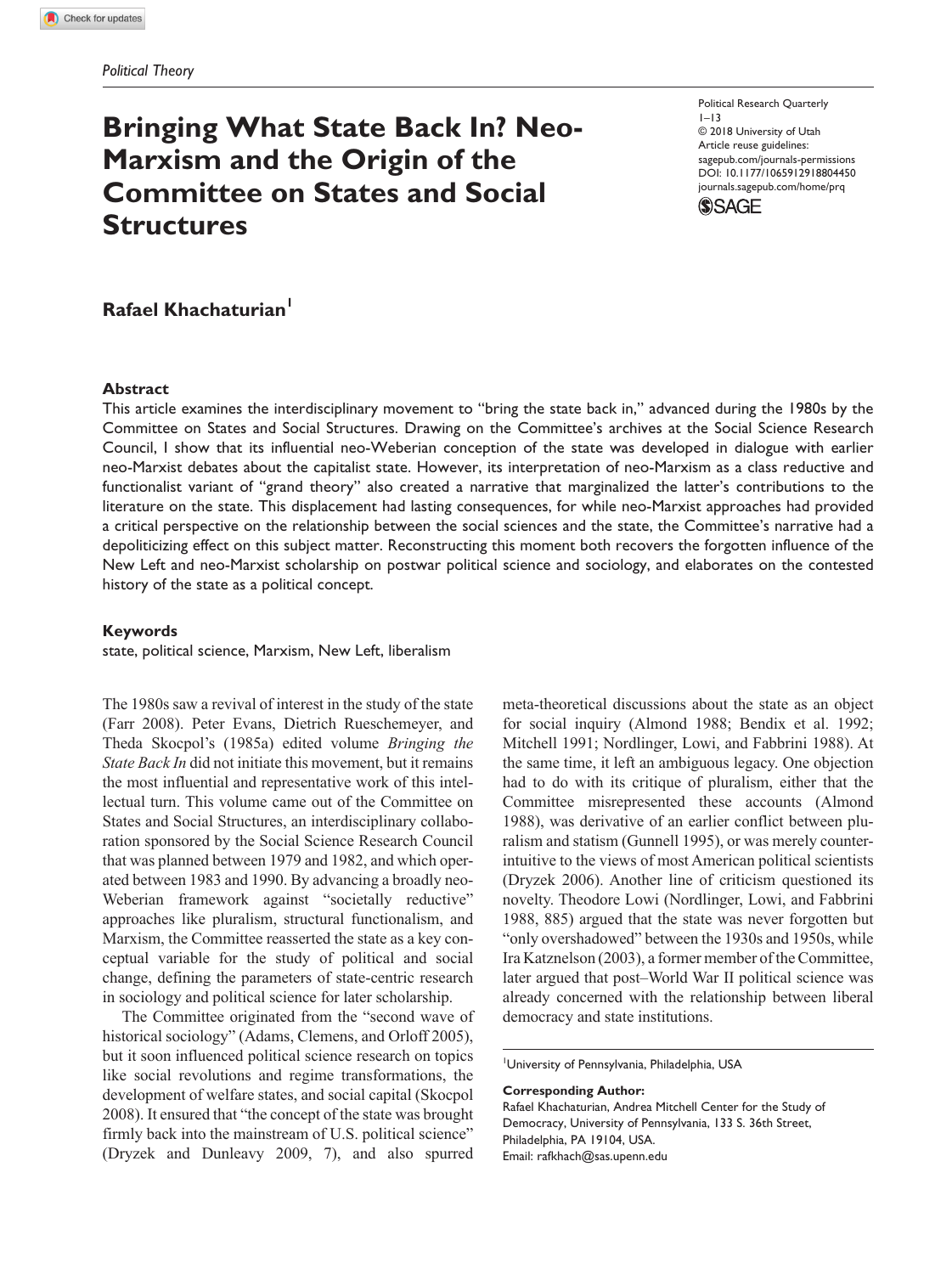In this paper, I reexamine the origins of the Committee to show that its contribution and legacy was entwined in the methodological and normative controversies of the American social sciences during the 1960s and 1970s. The Committee was driven by a younger generation of social scientists, who were inspired by the political and cultural upheavals of the 1960s to challenge intellectual, status, and gender hierarchies in the academy. Its members were prompted to reevaluate the American state in a comparative and historical context, after having seen how state institutions were more insular and autonomous from society than pluralism allowed (as became apparent during the Vietnam War) and yet could also be deployed for egalitarian purposes, as with the postwar welfare state. It was time, they suggested, that this ambiguity, which had long been the subject of both critique and prescription among social theorists, was supplemented by an *analytical* focus on the modern state's capacities (Evans, Rueschemeyer, and Skocpol 1985b, 363–64). For that reason, they advanced an interdisciplinary, macro-historical, and structural approach to the study of social change, as a corrective to both the individualism of behavioral and pluralist political science and the ahistorical universalism of postwar sociology (Katznelson 1992, 729).

Just as importantly, the Committee was a response to contemporary neo-Marxist scholarship on the capitalist state, which influenced its research agenda and self-justification. Many of the Committee's members were graduate students and junior scholars when neo-Marxism first began drawing interest in the American social sciences during the late 1960s and early 1970s. At the time of the Committee's formation, neo-Marxist research on the state was a theoretically pluralistic and explicitly political research program advancing an understanding of the state as a contradictory matrix for capital accumulation, a condensation of social forces and practices, and a terrain of political struggle (Hay 1999). Although the "neo-statist" turn initiated by the Committee was not merely a "polemic internal to Marxism" (Almond 1988), the latter was the main interlocutor through which the Committee formulated its claims about the neglect of the state in existing American social science. While some observers previously recognized this continuity between neo-Marxist state theory and the Committee (Cammack 1989, 1990; McLennan 1989), today, this theoretical legacy is almost entirely forgotten. I suggest the Committee's narrative about the "return" to the state in the American social sciences displaced and retroactively minimized the influence of the neo-Marxist scholarship that preceded it, as radical ideas were channeled into academic trajectories and blunted in the process. While the Committee incorporated aspects of the neo-Marxist accounts, including its interest in the relationship between the state, capitalism, and liberal democracy, it also subsumed them into a narrower framework of ostensibly value-neutral, disciplinary scholarship.

The Committee's intervention had a number of lasting consequences. First, moving away from what it saw as societally reductive approaches, it overemphasized a bureaucratic conception of the state. Second, it adopted a more neo-positivist mode of inquiry, which dovetailed with the political retreat of the left during the 1980s, in depoliticizing the state by treating it as one operationalizable variable among others (as in discussions of "state capacity"), rather than as a target of democratic demands and political praxis. Last, it reinterpreted the history of the postwar social sciences to retroactively write out the Marxist influence. In effect, the Committee "brought the state back in" to political science and political sociology, but its intervention simultaneously marginalized a framework that had provided a standpoint of critical and practical reflexivity for studying the ideological relationship between the American social sciences and the state.

In the following section, I recount how dissatisfaction with pluralism and modernization theory in the late 1960s encouraged a younger generation of sociologists to find a more critical account of historical development in a loose "Weber/Marx combinatory" (Adams, Clemens, and Orloff 2005, 65). I then reconstruct the Committee's critique of neo-Marxism on the state and comparative historical research. As evidence, I draw on the Committee's planning documents stored at the Rockefeller Archive Center in Tarrytown, New York.<sup>1</sup> While *Bringing the State Back In* shows a cursory awareness of contemporary Marxist debates, the Committee's papers, primarily dating to 1980–1983, suggest a more sustained engagement and re-appropriation of contemporary Marxism. Following that, I discuss how the Committee's intervention and narrative came to affect later theorizations of the state. I conclude that while the neo-Marxist debates provided a reflexive and interdisciplinary standpoint for evaluating the relationship of postwar capitalism and the state to the social scientific discourses that framed these phenomena, the Committee's legacy was to largely bracket away this metatheoretical question. In doing so, it created a new narrative that amplified its own novelty, while adapting discussions of the state to a narrower framework that stripped them of their earlier, critical connotations.

## **Transformations in Postwar Social Science**

Pluralism and modernization theory, the dominant frameworks in political science and sociology for much of the postwar years, came under growing scrutiny in the mid-1960s. They were challenged by an "uppity generation" of young scholars sympathetic to the New Left and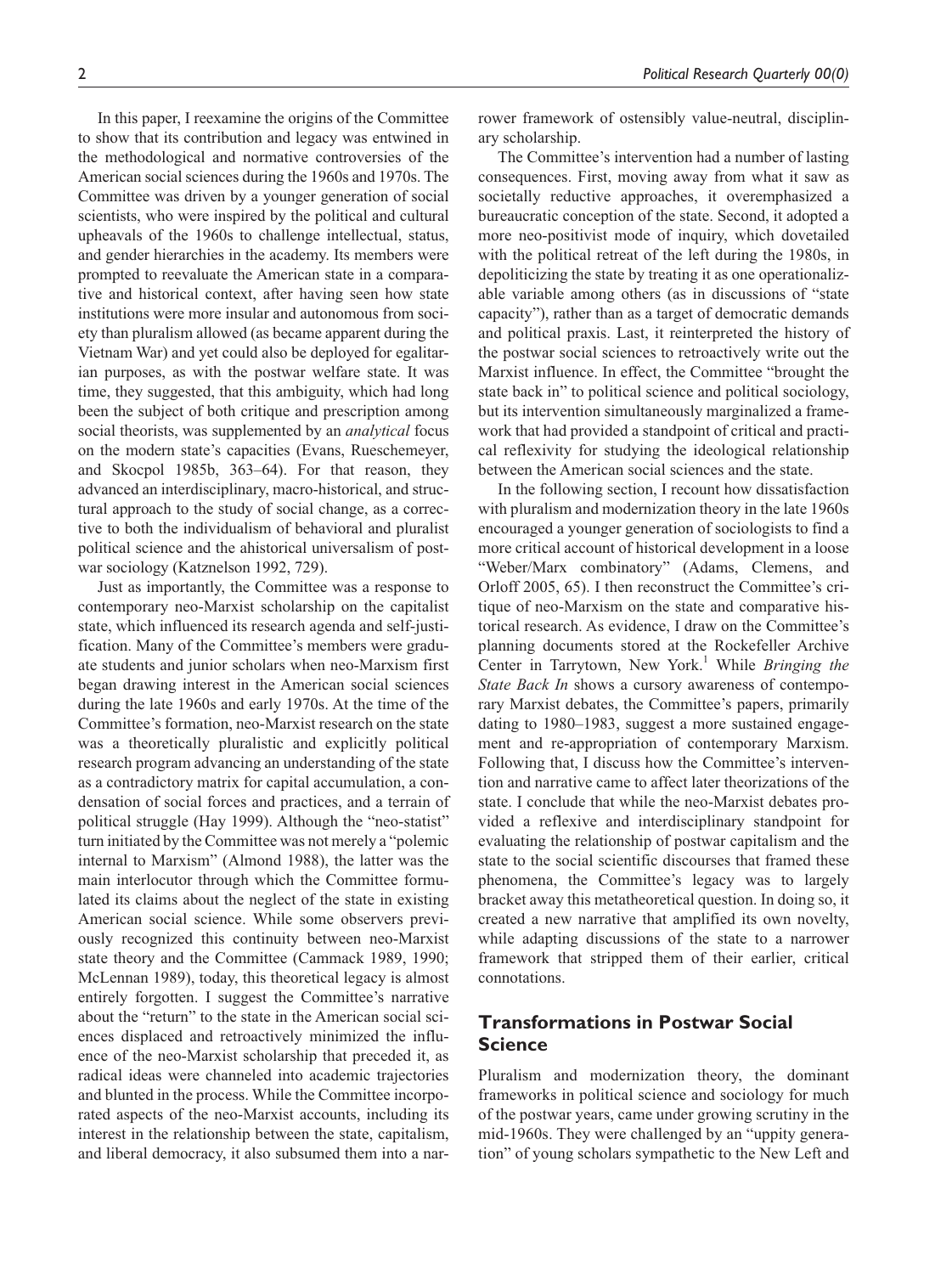energized by the civil rights, feminist, and antiwar movements (Kesselman 1981; Skocpol 1988). Pluralist theory, which had stressed value-neutral social science and the importance of interest groups for governance (Ciepley 2000), was criticized as emblematic of the blind spot that the American social sciences had toward their own regime. Pluralism's failure to account for the uneven distribution of power within American society and in American foreign policy had led to a "new revolution in political science" (Easton 1969). The Caucus for a New Political Science implicated pluralism's conservatism and neglect of normative questions about citizenship, democracy, and engaged scholarship in the ongoing "crisis of authority" in major American institutions (Surkin and Wolfe 1970, 6), while the journal initially associated with the Caucus, *Politics & Society* (Editorial Introduction 1970; see also Barrow 2017), invoked C. Wright Mills in its first issue by noting the "depoliticization of the study of politics" and "paucity of critical analysis" that typified mainstream social science.

Critiques of pluralism and structural-functionalism were first advanced in sociology rather than political science, making this an interdisciplinary intellectual movement (Burawoy 1982; Flacks 1982; Hechter 1979; Manza and McCarthy 2011). Modernization theory, developed in research collaborations like the Social Science Research Council's Committee on Comparative Politics active from 1954 to 1972, had framed social development in linear and universal terms, emphasizing cross-national comparisons on the spectrum of "tradition" and "modernity" (Katznelson 2009; Latham 2008). In contrast, it became clear to the new generation that the "reverberations of political conflicts inside the United States and across the globe" during the 1960s could not be explained either by "static and developmentalist versions of structural functionalism" or "economic-determinist and linear evolutionist readings of Marxism" (Skocpol 1984, 3). New theoretical frameworks and research agendas were needed to tease out the historical relationships between economic development, state structures, and regime types.

Two key resources for this turn were a new reading of Max Weber and the debates about the state then circulating in western European Marxist circles. The "first wave" of postwar historical sociology exemplified in the works of Reinhard Bendix (1964) and Barrington Moore Jr. (1966) had advanced a critique of modernization theory and of psychological and cultural explanations of social change (Calhoun 1996). Breaking with the Parsonian interpretation of Weber as a theorist of consensus, Bendix recovered the importance of domination and conflict in his thought, while arguing for a comparative-historical approach to theory and concept formation (Caldwell 2002; Rueschemeyer 1984). Following Bendix, the scholars of the "second wave of historical sociology" included this interpretation of Weber alongside Tocqueville, Marx, and Durkheim, in forming the canon of classical social theory used to ground the nascent field of historical sociology (Connell 1997; Skocpol 1984).

Just as importantly, these scholars were introduced to the neo-Marxist discussions of the state in the wake of Ralph Miliband's (1969) *The State in Capitalist Society* and the English translation of Nicos Poulantzas' (1973) *Political Power and Social Classes*. Both books challenged pluralist and structural-functionalist theories in the American social sciences that had marginalized the state concept while substituting analogous notions such as the political system. Yet they relied on quite different theoretical frameworks to explain the state's role for the ongoing maintenance and reproduction of capitalism. Miliband (1969, 55, 59) had argued that the unequal distribution of power and resources found in pluralist democracies were not aberrations but inherent to postwar capitalist societies, with the overlapping interests and social backgrounds of the capitalist class and state elites creating an ideological consensus on political and economic affairs. In contrast, Poulantzas (1973, 44–45) argued against the idea that the state directly implemented the preferences and interests of the capitalist class. In place of this "instrumentalism," he emphasized the capitalist state's relative autonomy, which unified the disparate interests of the capitalist class into a hegemonic bloc while atomizing the working class through its juridical and repressive institutions. Despite their differences, both works shared a critical perspective on the relationship between social scientific theory and the state, observing that pluralism either neglected or concealed the real role of the state in perpetuating class divisions within capitalist society.

Because Miliband's account shared similarities with American "elite theory" critiques of pluralism made by Mills (1956), Schattschneider (1960), and McConnell (1966), its influence on post-behavioral political science and political sociology was more immediate. Miliband served on the advisory board of *Politics & Society* between 1970 and 1973 (Barrow 2017), and by the mid-1970s, the American Political Science Association would list him as among the most-cited political scientists in the profession (Newman 2003, 185). Discussing Miliband's book in the *American Political Science Review*, Benjamin Barber (1970) concluded that "the Marxist perspective comes far closer to capturing the relevant realities of the Western system of power than the sublimely complacent fixations of the pluralists." Meanwhile, Poulantzas' account had a lasting impact by encouraging more theoretical rigor in Marxist studies of the state. One U.S. journal called his book "a classic within the Marxist theory of the state" and the Anglophone social sciences (Book Notes 1975), while another noted that it "bridges Marxist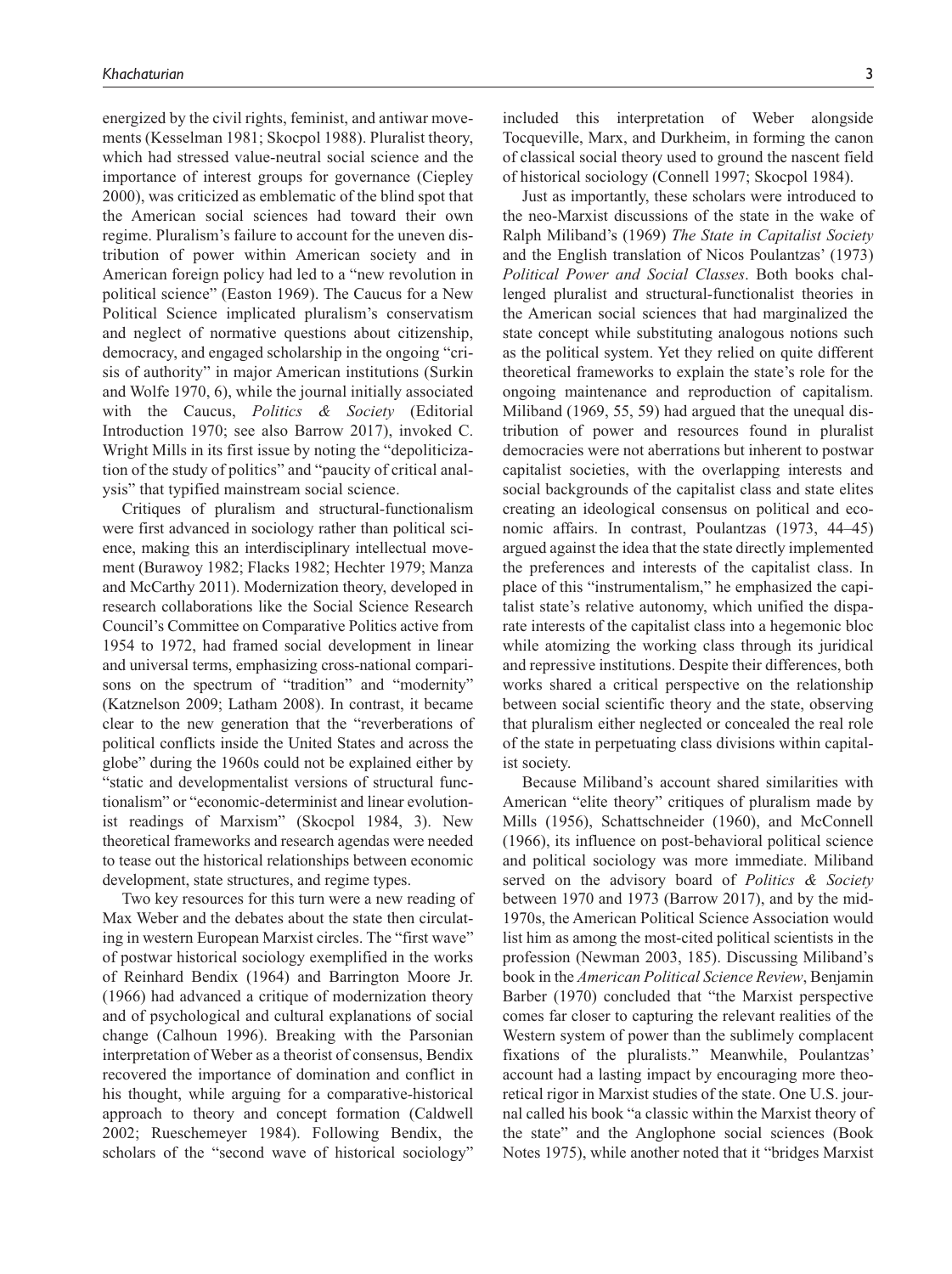and 'Western' social science writings with remarkable acuity" and thus "deserves a broad public among American social scientists" (Tiersky 1976, 187; see also Bridges 1974).

These books, and the Miliband-Poulantzas debate in the *New Left Review*, became the main referents for American social scientists on contemporary Marxist treatments of the state (Barrow 2002; Jessop 2008). However, the lasting effect of the debate, which mostly revolved around methodological questions, was to reify state theory into "instrumentalist" and "structuralist" camps. By 1975, an influential essay in *Kapitalistate*, a key outlet for introducing contemporary neo-Marxist scholarship to a U.S. audience, noted the polemical character of recent work on the state (Gold, Lo, and Wright 1975). The following years saw the appearance of important contributions by Offe (1974), Therborn (1978), and Block (1977) that sought to push beyond this dichotomy. Block's work, in particular, with its focus on the constraints and imperatives faced by state managers, anticipated the research questions later taken up by the Committee (Skocpol 1980). Together, this scholarship stressed the interactions between state power and class politics, as well as the importance of critical reflexivity about that relationship from the standpoint of the social sciences. Nevertheless, despite signs of this research trajectory developing beyond the terms of the Miliband-Poulantzas debate toward a view of the state as the outcome of social and political struggles, the lasting perception of the impasse between "instrumentalist" and "structuralist" approaches remained. This led even sympathetic critics like Katznelson (1981, 632) to observe that Marxists' hesitance to engage with the Weberian view of the state placed "artificial, even crippling, limits on the development of Marxist social thought."

A younger generation of scholars, thus, found new theoretical resources in both the critiques of pluralism advanced within neo-Marxist scholarship and the emergence of historical sociology as a distinct field of inquiry (Skocpol 1984; Smith 1991). Along with J. P. Nettl's (1968) essay "The State as a Conceptual Variable," exemplary macro-historical studies of capitalist development by Immanuel Wallerstein (1974), Perry Anderson (1974), and the *Annales* school illustrated the ability of this new framework to inform research on the state, class structures, and social conflict. The Marxian theoretical heritage provided a common "regime of knowledge" or point of reference (Adams, Clemens, and Orloff 2005, 20), allowing these scholars to consciously blur the disciplinary boundaries between political sociology and political science to overcome the methodological and normative shortcomings of mainstream social science. Yet as the notion of the "capitalist state" proved to be an evasive analytic object, with Marxist approaches diverging into irreconcilable and competing explanatory theories, the corrective to this "theoreticism" was to supplement it with a Weberian model that was more attentive to empirical and historical variations among modern states, and to their potential autonomy from class forces. The following section shows how the Committee developed this position and its own scholarly identity in dialogue with neo-Marxists, while also characterizing its project as a critique of their penchant for "grand theory" and class reductivism.

## **Bringing the State Back In**

The Committee was developed in numerous meetings between Evans, Rueschemeyer, and Skocpol, while the former two were tenured professors of sociology at Brown, and the latter an assistant professor of sociology at Harvard. From 1980 to 1983, they built a network of similar-minded scholars, linked either by institutional affiliation or generational affinity, until its executive body was expanded to also include Albert Hirschman (Institute for Advanced Study), Peter Katzenstein (Cornell), Stephen Krasner (Stanford), Ira Katznelson (The New School), and Charles Tilly (Michigan).<sup>2</sup> The Committee's interdisciplinary outlook, reflected in its reach beyond the sociological profession—Katznelson, Krasner, and Katzenstein were all tenured political scientists, Hirschman a polymath economist, and Tilly an endowed chair in social science—was fitting, insofar as the state was a broad subject lending itself to the permeable disciplinary boundaries of macro-historical social science.<sup>3</sup>

This research initiative was a culminating experience for scholars who as students had witnessed how "existing relations of power in state, economy, and society could be very unjust" and had developed a "sense that protests and rebellions could make a difference" (Skocpol 1988, 630). Now assistant and associate professors, they channeled their earlier political sensibilities into influential institutional positions and challenged academic hierarchies, as in the case of Harvard's controversial denial of tenure to Skocpol in the fall of 1980. Following that decision, which drew new attention to the challenges faced by women in the social sciences, Skocpol was recruited by Katznelson to a joint appointment in sociology and political science at the University of Chicago (see Skocpol 1988, 2007). Her grievance proceedings against Harvard, the decision to pursue which she attributed to the "general esteem in which protest against perceived injustice is held by my generation" (Skocpol 2007, 638), lasted the majority of her five-year stay at Chicago. Yet one of the positive outcomes of that career obstacle was the opportunity to extend this research agenda to another influential institution, placing it into a closer dialogue with political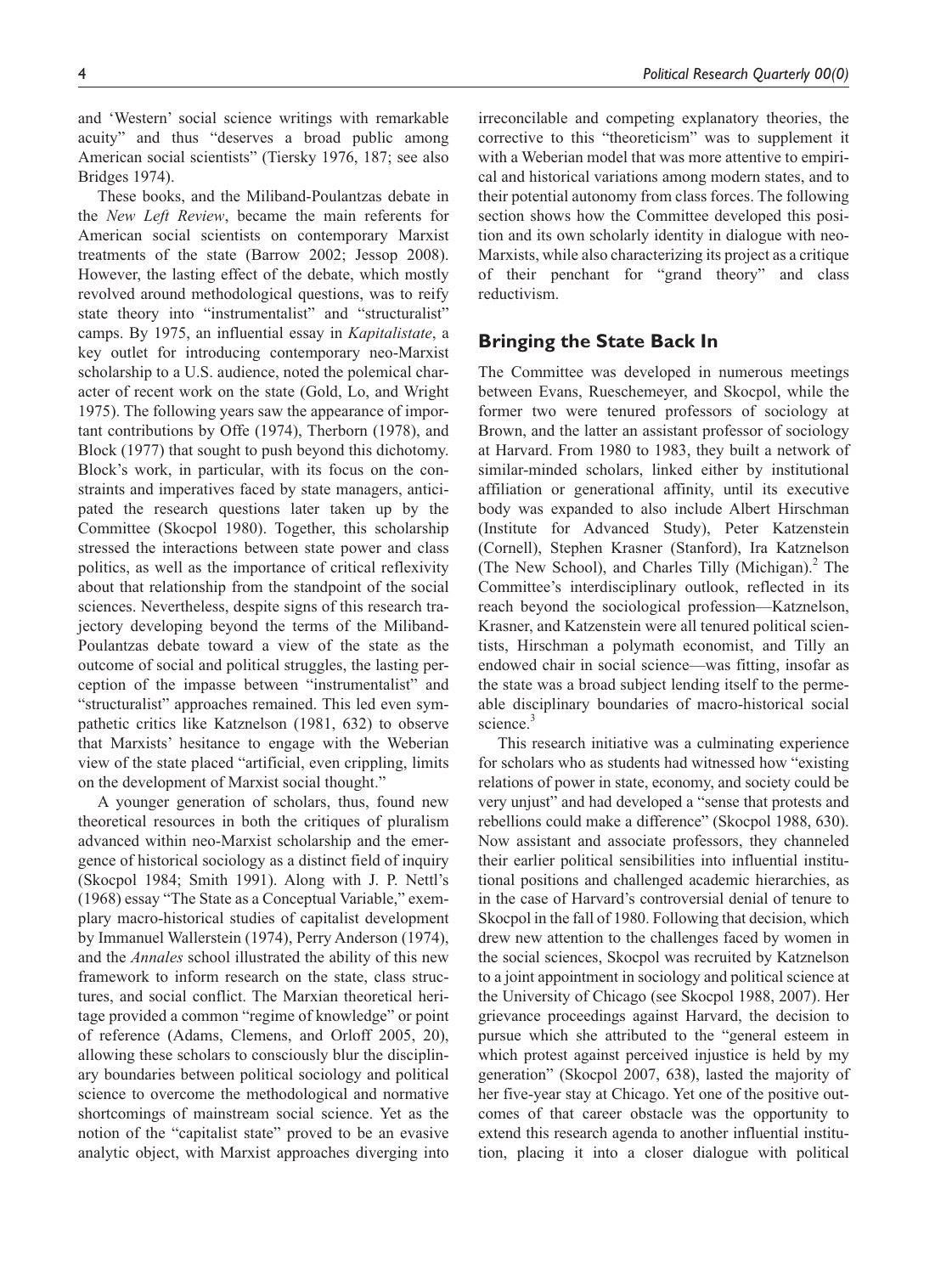scientists and establishing collaborative partnerships with female graduate students such as Margaret Weir, who later also became a contributor to *Bringing the State Back In* (Robertson 1994, 133).

The Committee was inspired by contemporary theoretical and methodological debates about macro-historical research spurred by the earlier neo-Marxist scholarship. At the time, a spate of notable works by Skocpol (1979), Ellen Kay Trimberger (1978), Stephen Krasner (1978), and Alfred Stepan (1978) had explored phenomena like state formation, war-making, and the relationship between bureaucratic power and capitalist development. Following Tilly (1975), these authors advanced a view of states primarily as administrative, coercive organizations that were potentially autonomous from social and class forces, and whose basis of power and interests were irreducible to interest groups, as in liberal-pluralist conceptions of government, or the economically dominant class, as in Marxist conceptions (Hobden 1999; Sanderson 1988). In *States and Social Revolutions*, Skocpol (1979, 29) argued states were a "set of administrative, policing, and military organizations" coordinated by an executive authority. In this framework, states were treated as compulsory associations that claimed control over territories and people, and that were "potentially autonomous from (though of course conditioned by) socioeconomic interests and structures" (Skocpol 1979, 14). During critical junctures such as the New Deal, state organizations could act against dominant-class interests by making strategic concessions to subordinate classes (Skocpol 1980). At the center of this distinction was a pushback against Marxist conceptions that saw states either as "analytic aspects of abstractly conceived modes of production" or "political aspects of concrete class relations and struggles" (Skocpol 1979, 31), or as having to do with "dominant class control over the means of production" (Skocpol 1985, 9).

The initial proposal submitted by Evans, Rueschemeyer, and Skocpol (1980b, 2) to the SSRC built on this recent interest in the "macro-comparative study of state development and state capacities in relation to different social structures and patterns of social change." It also posited that "the state has come increasingly to be viewed as an important, relatively autonomous, actor," which both shaped and was shaped by long-term processes of societal change and the surrounding social structure. Given the importance of states for social stability, capitalist development, and policy formation, the project promised to "clarify approaches and issues that seem most likely to cut across different areas and periods, and to stimulate intellectual coordination of diverse research efforts on the state" (Evans, Rueschemeyer, and Skocpol 1980b, 3). At its heart was an attempt to crystallize "an agenda of questions and lines of analysis that

were exciting and fruitful across different substantive literatures" (Skocpol 2007, 700), and to determine the most conducive framework for the construction of middle range theory and the production of empirical research about the state.

At its February 1982 organizing conference in Mt. Kisco, New York, titled "States and Social Structures: Research Implications of Current Theories of the State," the Committee outlined its intent to "develop better conceptual and methodological tools for the comparative study of states and their surrounding social structures" (Evans, Rueschemeyer, and Skocpol 1980a). Accordingly, the conference sessions focused on the theoretical frameworks of studying the state; state capacity, economic development, and social redistribution; states and transnational relations; and state structures and social conflict (Committee on States and Social Structures 1982). Later, the Committee suggested additional themes, including the analytic definition of state structures; state capacity and strength in relation to society; bureaucratic institutions in relation to classes and interest groups; and the historical divergence of state capacities in relation to preexisting state structures, the world-system, and the degree of economic organization and class conflict (Evans, Rueschemeyer, and Skocpol, 1982).

Contemporary neo-Marxist studies were crucial interlocutors for the Committee. It noted how the burgeoning literature on the capitalist state developed by Anderson (1974), John Holloway and Sol Picciotto (1979), Miliband (1969), Offe (1974), Poulantzas (1973), Göran Therborn (1978), and Wallerstein (1974) had shed valuable light on the transition to the capitalist mode of production, the socioeconomic function of states in advanced industrial democracies, and the dynamics of dependent states within the world capitalist economy. They had also introduced a new theoretical lineage that changed the terms of social scientific discussion by underscoring the state's importance to capitalist development and modernization, and critiquing pluralist and structural-functionalist accounts (Skocpol 1985, 5). As Skocpol noted in a special issue of the *American Journal of Sociology* on Marxist inquiries of labor, class, and states, despite her skepticism of "totalistic macrotheoretical frameworks," the hypotheses raised by Marxism about historical patterns and transformations were worthy of research and debate (Burawoy and Skocpol 1982, vii).

However, the Committee wished to correct the direction taken by this scholarship in the wake of the Miliband-Poulantzas debate. Following the debate's parameters—and thus its pitfalls—it schematically identified three tendencies within this literature: instrumentalism, where the state reflected the interests of the dominant social groups via their members holding positions in the state apparatus; structuralism, where state personnel implemented "the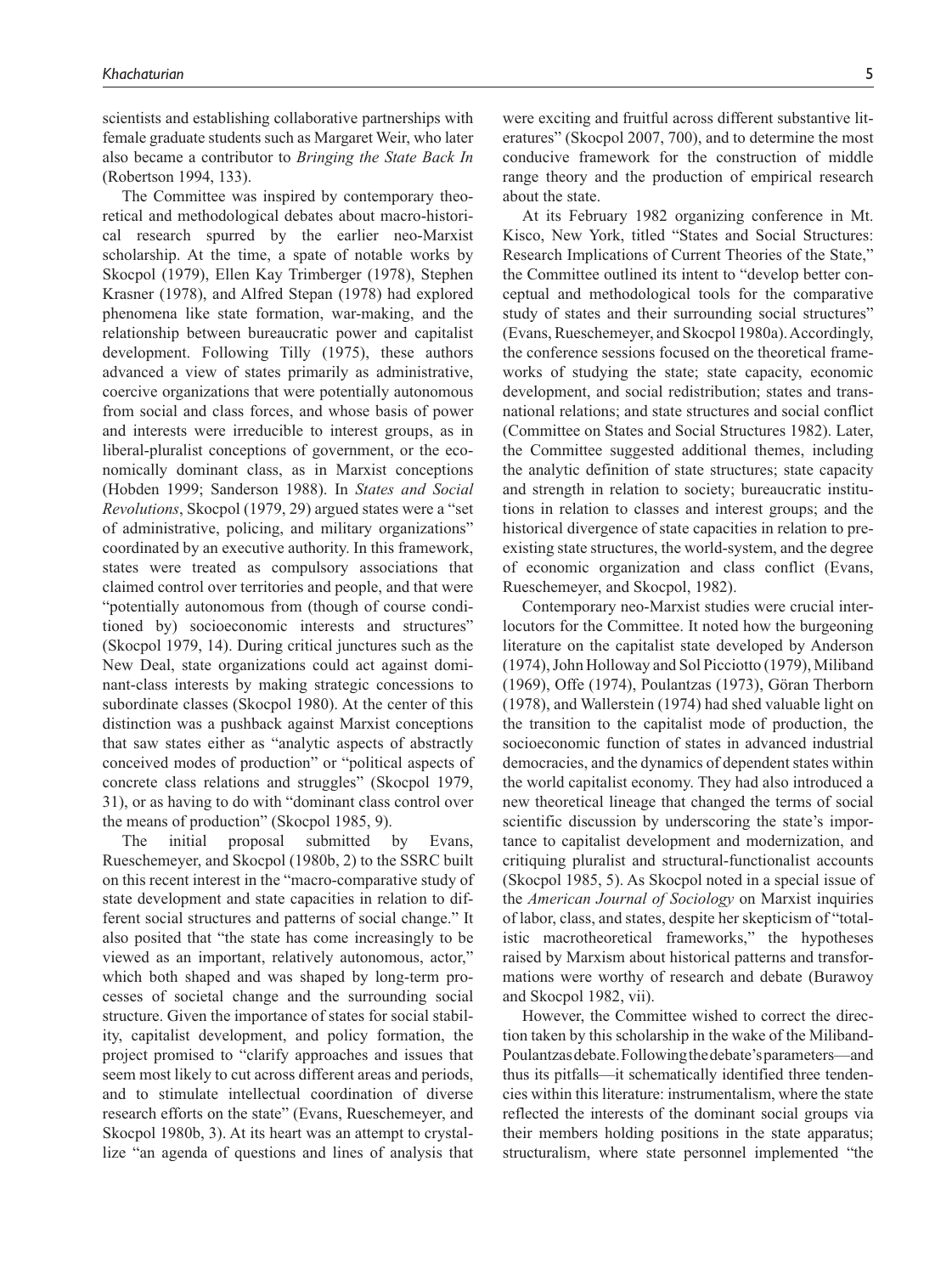objectively determined requirements for systemic stability" regardless of the dominant social groups' support for those policies; and the "pluralist" or "class conflict" model where the state expressed the outcome of social conflicts in which subordinate groups could prevail (Evans, Rueschemeyer, and Skocpol 1980a).<sup>4</sup> Despite their significant theoretical differences, the Committee portrayed all these strands as sharing two fundamental flaws stemming from positing the capitalist mode of production as an analytical starting point, which hindered their usefulness for comparative historical research: excessive conceptual abstraction and a societally reductive framework. The methodological stalemate of Marxist state theory was taken to be caused by its penchant for abstraction and neglect of the empirical and historical details necessary to advance research on the state.

First, neo-Marxist theories were prone to abstract generalization about features and functions shared by all states within a mode of production, a phase of capitalist accumulation, or a position in the capitalist worldsystem. For Evans and Rueschemeyer (1980), certain strands of Marxist research suffered from "severe problems of a rationalist insulation from historical reality and of exclusionary claims to a single right approach." Meanwhile, for Skocpol (1980, 200), "almost all neo-Marxists theorize about 'the capitalist state' in general, thus attempting to explain patterns of state intervention and political conflict in analytic terms directly derived from a model about the capitalist mode of production as such." Accounts of state autonomy like Poulantzas' and Therborn's that attempted to provide typologies of features shared by states within different modes of production fell short of offering concepts, explanatory hypotheses, or research agendas that captured the comparative and historical aspect of state structures and their activities (Evans, Rueschemeyer, and Skocpol 1980b, 6). Although neo-Marxist theories were potentially applicable and testable in comparisons of states *across* different modes of production, they were ineffective for comparative historical analysis of cases *within* the capitalist mode of production, since their abstraction made it harder to "assign causal weight to variations in state structures and activities across nations and short time periods" (Skocpol 1985, 5, 33n16).

This variation in state activities led the Committee to reject the possibility of a "universally applicable" theory of the state specific to a given mode of production. For Skocpol, "the gap between abstract theoretical concepts and cross-national variations is just too wide. Needed, instead, are concepts for analyzing political institutions and their effect . . . that are somewhat decoupled from the Marxian staple concepts of 'modes of production' and their associated 'class relations" (Skocpol 1982, 42). Rather than the "application of analytical conceptual abstractions," the Committee instead wished to provide "explanations built on propositions about the activities of concrete groups" (Skocpol 1985, 31). For the purposes of comparative analysis, it argued that the state was "more usefully treated as an institutional entity and a social actor than as an abstract category" (Evans, Rueschemeyer, and Skocpol 1980b, 4).

A second assertion was that all strands of neo-Marxist research remained society-centric, in emphasizing the "social functions of the state—as an arena for class struggles and an instrument of class rule—and they typically sought to generalize about features shared by states within a mode of production or a phase of capitalist accumulation" (Committee on States and Social Structures 1983, 6). This was the case even with the "class struggle" accounts offered by Therborn (1978), Offe (1974), and Gösta Esping-Andersen, Erik Olin Wright, and Roger Friedland (1976). Per Skocpol, these authors shared a view of the state as a nexus of institutions with selective or channeling effects that shaped class struggles and outcomes in favor of capitalist interests. While this was in principle compatible with the Committee's focus on how state structures patterned class relations, it was said to overlook that states "have their own organizational forms and logics, which in turn influence politics not only in class-biased ways but also in ways equally relevant (or irrelevant) for all classes" (Skocpol 1982, 41). In addition, accounts like Therborn's that turned to class struggles to explain variations in modes of production frequently lapsed into tautologies and away from "testable theoretical generalizations" (Skocpol 1982, 42). Neo-Marxist approaches ruled out how, instead of being the byproduct of class struggles, autonomous state action could shape and influence how those struggles unfolded (Skocpol 1985, 5).

Skocpol's reading of Poulantzas illustrates both sides of this critique. In *Political Power and Social Classes* and the debate with Miliband, she saw his argument in favor of the relative autonomy of the capitalist state as an effective rebuttal to instrumentalism. However, the abstraction and functionalism of this approach obscured how institutional arrangements and structural necessities could lead to variations in state capacity. Poulantzas had inflexibly posited the capitalist state as a necessary and general feature of the capitalist mode of production, instead of "seeking to explain the varying capacities of different states in various circumstances to formulate and implement policies adequate to the needs of the dominant classes or economies" (Skocpol 1982, 13; 1985, 33n22). Poulantzas' later turn to a political class struggle approach devoted more attention to the specific institutional and hegemonic variations within different types of capitalist states. Yet Skocpol (1982, 14) also saw this as a regression, because by re-conceptualizing the state as a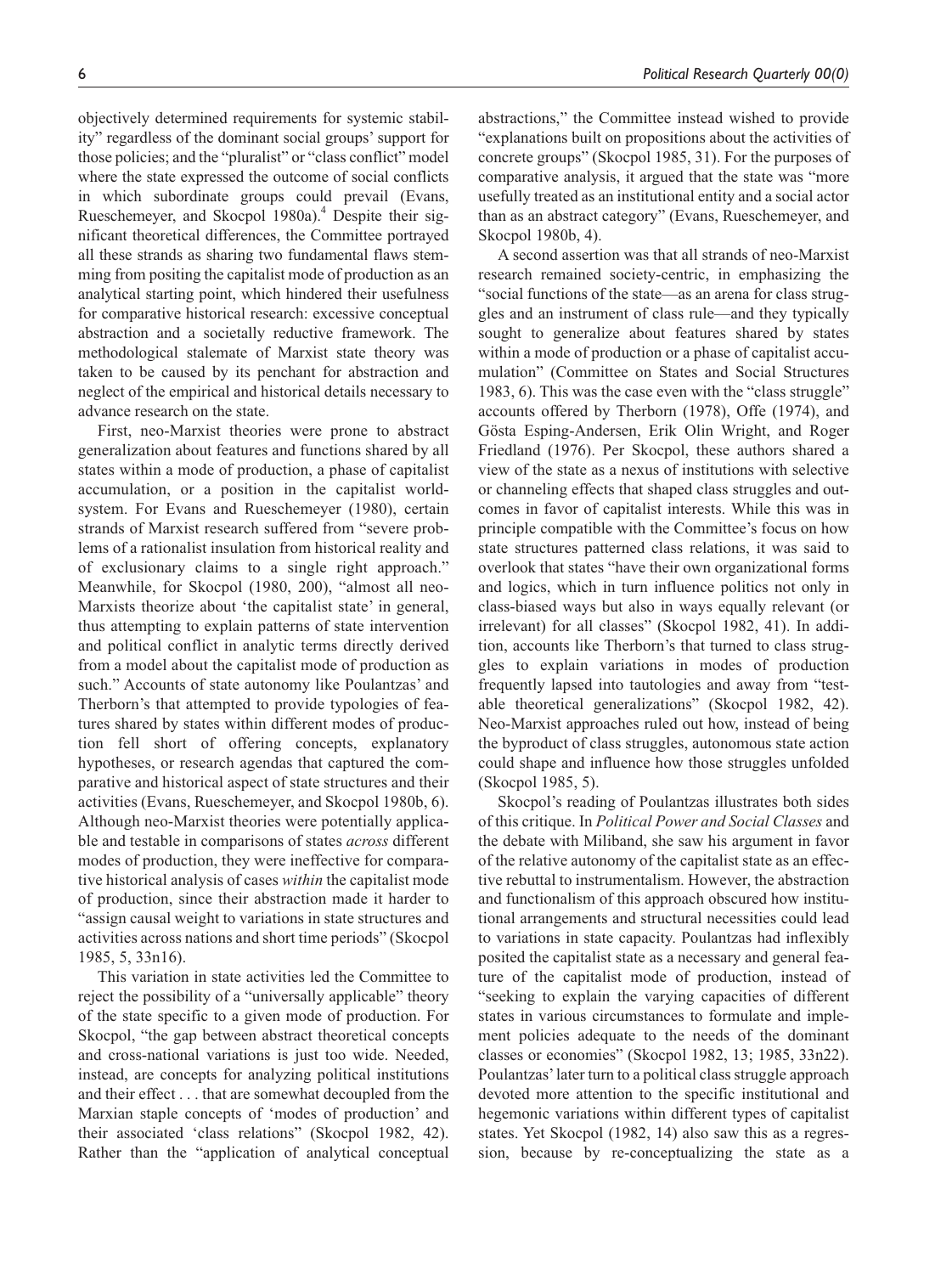condensation of power relations dependent on a changing balance of dominant class fractions, he backtracked away from his earlier insights about state autonomy to the class reductionism she saw as characteristic of Marxist state theory.

Given these two concerns, the Committee treated neo-Marxist accounts as potentially useful for generating theoretical problems, analytical concepts, and causal hypotheses about the relationship between state and society, but also as insufficient for testing those same concepts and hypotheses through comparative-historical case studies and the construction of generalizations proceeding from empirical research (Barrow 1993, 125). Neo-Marxism, it argued, could not fully grasp the phenomenon of state autonomy without reducing it to either social processes or to abstract functionalism. Hence, the Committee sought to move beyond a "generalized theoretical discussion over whether 'the state,' or 'the state in capitalist society,' has an independent impact on the course of soci-etal change." Instead, it argued that the solution to these theoretical dilemmas lay in the "development of hypotheses about the variable conditions for autonomous and effective state action and to the advancement of comparative research" on the state (Evans, Rueschemeyer, and Skocpol 1980, 15). Rather than first positing a general theory of the state, it proposed to draw on individual case studies within predetermined research areas to build conceptualizations and explanations of state structures and capacities that took into account their cross-national and historical variations. Only a comparative-historical framework of inquiry that rejected "grand theory" could "conceptualize the organizational structures of states, to explain how they are formed and reorganized over time, and to explore how states affect societies through their policies and through their patterned relationships with social groups" (Committee on States and Social Structures 1983, 1).

## **The Politics of State Theory**

Neo-Marxism influenced the Committee's theoretical background by defining the initial parameters of a critical social scientific account of the state, and by introducing a longstanding intellectual tradition as an alternative mode of analysis. For that same reason, the Committee's identity and purpose hinged on whether it could substantively distinguish its own research agenda. The Committee appropriated the neo-Marxist focus on the relationship between socioeconomic and political power, and their critique of pluralism's omission of the state. However, it also positioned itself as recovering an analytically distinct understanding of the state from the "society-centered" frameworks of both pluralism and Marxism. It did so by framing neo-Marxism as a class reductive and

functionalist variant of "grand theory," and by stressing the autonomy of the state contra group and class pressures. Moving beyond metatheoretical disputes about the state by instead emphasizing "testable, variable-based propositions" (Katznelson 2009, 99) placed this research agenda into closer dialogue to the social scientific mainstream. But it also weakened the self-reflexive impulse behind the New Left's original interest in the state as part of a broader discussion of the relationship between professional social science and the liberal context in which it was being produced (as in the Marxist critiques of pluralism), as well as of political strategy. This depoliticized what had been an inherently political subject matter, presenting it as a value-neutral relationship between state and society, just as both the American state and the left that was bound up with it were entering into the crisis period of the 1970s and the conservative turn of the 1980s.

First, the Committee's treatment of pluralism and Marxism as equally societally reductive approaches was a rhetorical framing that amplified the novelty of its own approach. It suggested that the hegemonic status of pluralism in the American social sciences had encouraged a "conception of the state as a mere reflection of social structure and social change," in contrast to a continental European tradition of social theory that saw the state as often opposed to society (Evans, Rueschemeyer, and Skocpol 1980b). $5$  Yet it also tagged the neo-Marxist scholarship as a similar societally reductive position, despite the fact that much of it refuted both pluralism and elite theory in the American social sciences of the 1960s. Scarcely noting this in its review of existing scholarship on the state, the Committee collapsed the substantial theoretical differences between these two strands of thought. This minimized the main thrust of the Marxist critique of pluralism, to present its own account of state autonomy, drawing on the Weberian tradition, as a more promising way for researching the state.

More recently, Skocpol (2008, 111) has clarified that the Committee was neither calling for "society-centered or economic-determinist explanatory approaches to be turned on their head," nor advocating a "monomaniacal focus on bureaucratic politics." Nevertheless, the Committee was interested in exploring the potential autonomy of an entity called "the state" from a web of relations called "society"—something it argued both pluralism and Marxism neglected. Confronted with the problem of demarcating the boundaries of the state from society, it never settled on the parameters of this distinction, alternating between treating the state as an aggregate of individuals or bureaucratic groups, or as a set of organizations having a prior unity as a collective political agent vis-à-vis society. Disaggregating the state not only allowed for a more fine-grained view of policy formation processes by state managers and institutions but also left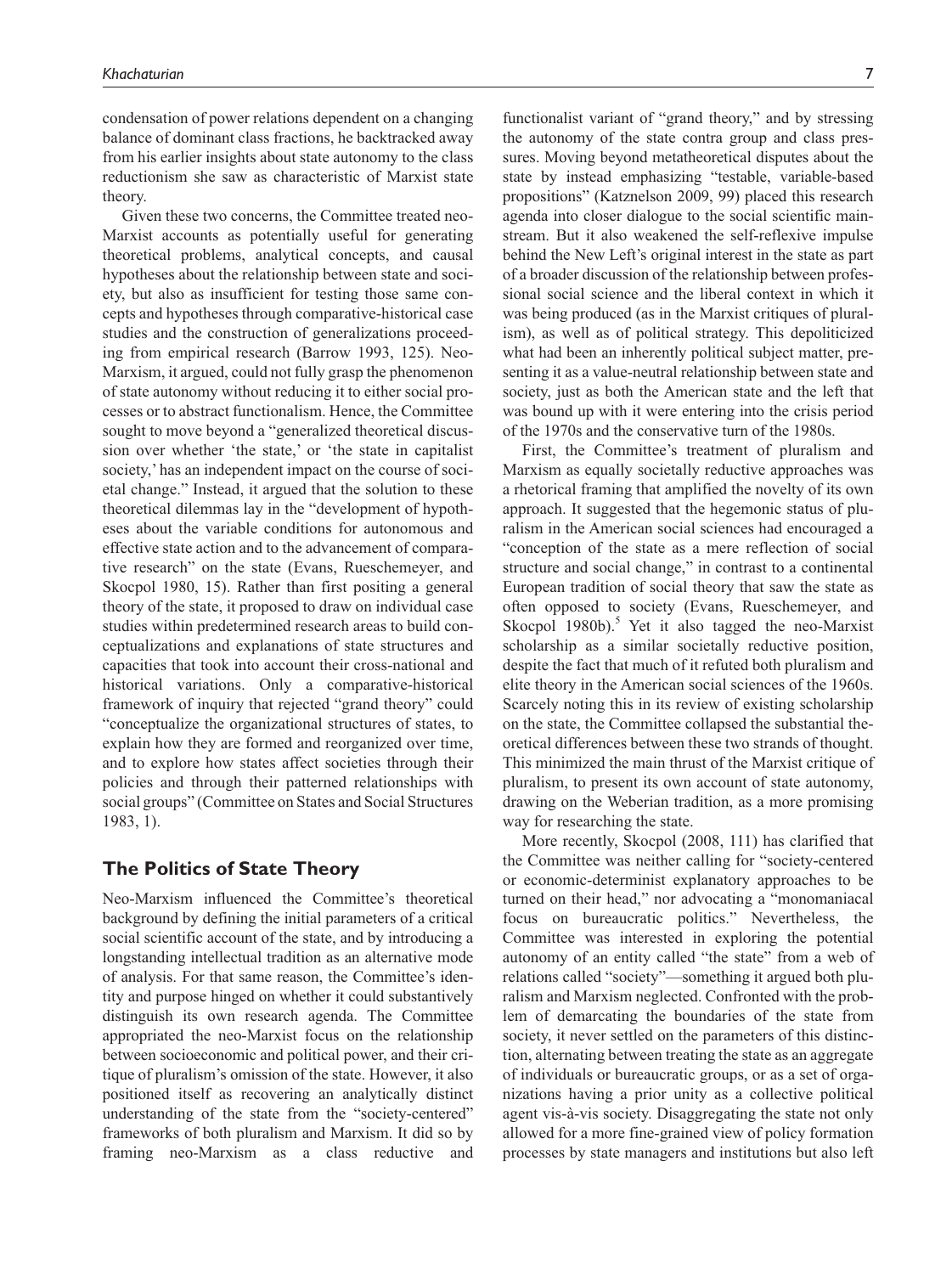undetermined the basis of their unity as something called "the state." However, treating the state as a coherent unity required dissolving the Marxist notion of social classes into an undifferentiated notion of "society" to act as its obverse. This made it difficult to conceive how class struggles could penetrate, and be incorporated and reflected *within* the state (Cammack 1989).<sup>6</sup> The latter, relational approach to the state and social classes was increasingly advocated in neo-Marxist research by the late 1970s, in the works of Poulantzas, Therborn, Block, and others. Yet the Committee's emphasis on the bureaucracy as the key indicator of state capacity displaced that line of inquiry, in favor of an approach that made it easier to study the state as an organizational entity.

Second, by rejecting the Marxist focus on developing a theory of the capitalist state, the Committee reframed the problem in a way that stripped much of the political content from discussions of the state. Marxist debates about conceptualizing "the capitalist state" or "the state in capitalist society" had illustrated how these theoretical discussions spoke to broader questions about the social origins of state power, the formation of hegemony, and what the absence of the state from pluralist theory said about the ideology of the social sciences. Despite their methodological disputes and absence of a single paradigm, they had agreed on the necessity of studying the state as part of a broader project of the critique of capitalist democracy (Therborn 2009, 149), since it was both the precondition and source of stability for capitalist accumulation. Crucially, they also saw the state not merely as a structural force but as an object of theoretical and political practice toward which social struggles could be directed. Developing a critical account of the capitalist state was a task with significant political implications given the crises of industrialized societies during the 1970s and the neoliberal turn. Their interest in the nature and functions of the state was situationally motivated by strategic concerns about the changing role of left parties and movements with regard to organized political power in capitalist societies (Panitch 1980). Despite its theoretical abstraction, there was a concretely political element to the Marxist scholarship, its goal being to clarify the functions and limits of the capitalist state for the purposes of informing future political practices.

In contrast, the Committee's depiction of Marxism as a "grand theory" too general for the purposes of studying states' activities and capacities, and its reduction of the state to its "visible" institutions and effects for easier operationalization, bracketed away the critical thrust of New Left discourses about the state. Its desire to supersede the instrumentalist-structuralist debate within Marxism through greater empirical and historical specification led to a theoretical agnosticism about the state (Binder 1986; Colburn 1988), and a more neo-positivist

stance characterized by analytic classification, the formation of mid-range theory, and the rejection of overt normative considerations (Adcock, Bevir, and Stimson 2007, 265). It largely set aside the puzzle of why the state concept appeared and disappeared at different points in the history of the social sciences in the United States, while its focus on the methodological shortcomings of Marxist accounts neglected how the latter were concerned with the state in a critical and political capacity, rather than just in a metatheoretical sense. Concerned with the attainment of greater social scientific legitimacy, the Committee largely avoided normative propositions about the state, maintaining that an understanding of state actions and capacities needed to be "free of automatic activations of visions about what states ought to do or ought not to do," and that "studying state action should not entail either glorifying state power or overestimating its efficacy" (Evans, Rueschemeyer, and Skocpol 1985b, 364–65).

Insofar as there was a normative component to this project, it entailed shifting from conceiving the state as a *capitalist* state to a more neutral entity, an "autonomous structure . . . with a logic and interests of its own" (Skocpol 1979, 27). Given the declining influence of organized labor and the reorganization of class power in favor of transnational capital, the Committee's emphasis on states' abilities to influence society was an attempted defense of the ongoing role of public institutions to secure egalitarian goals within advanced capitalist societies (Katznelson 1992, 733). In that respect, its approach can be understood as a response to existing critiques of the state on both the left and the nascent neoliberal right (Evans, Rueschemeyer, and Skocpol 1985b, 364). Thus, while the Committee's agenda retained echoes of the New Left, it turned the language of state autonomy from an analytic and strategic component in the theorizing of postwar capitalism, as it had been for the neo-Marxists, to a means by which state institutions could regulate capitalist social relations to maintain the postwar social democratic order. This represented a more moderate shift in political orientation, as an adaptation to the broader decline experienced by Marxist political movements and the rightward shift in American politics and culture in the wake of the 1980 election.

Last, the Committee leveraged its academic networks and the SSRC's resources to obtain greater legitimacy for its "neo-statist" research agenda in sociology and political science. While it fell short of its intent to create "no less than a Kuhnian paradigm shift" (Katznelson 1992, 729), the Committee had a lasting influence. By the time it was decommissioned in 1990 due to the SSRC's budgetary constraints, it had implemented a series of working groups on Contemporary Patterns of State-Led Industrialization; the Transnational Diffusion of Policy-Relevant Economic Knowledge; States, Knowledge-Bearing Occupations,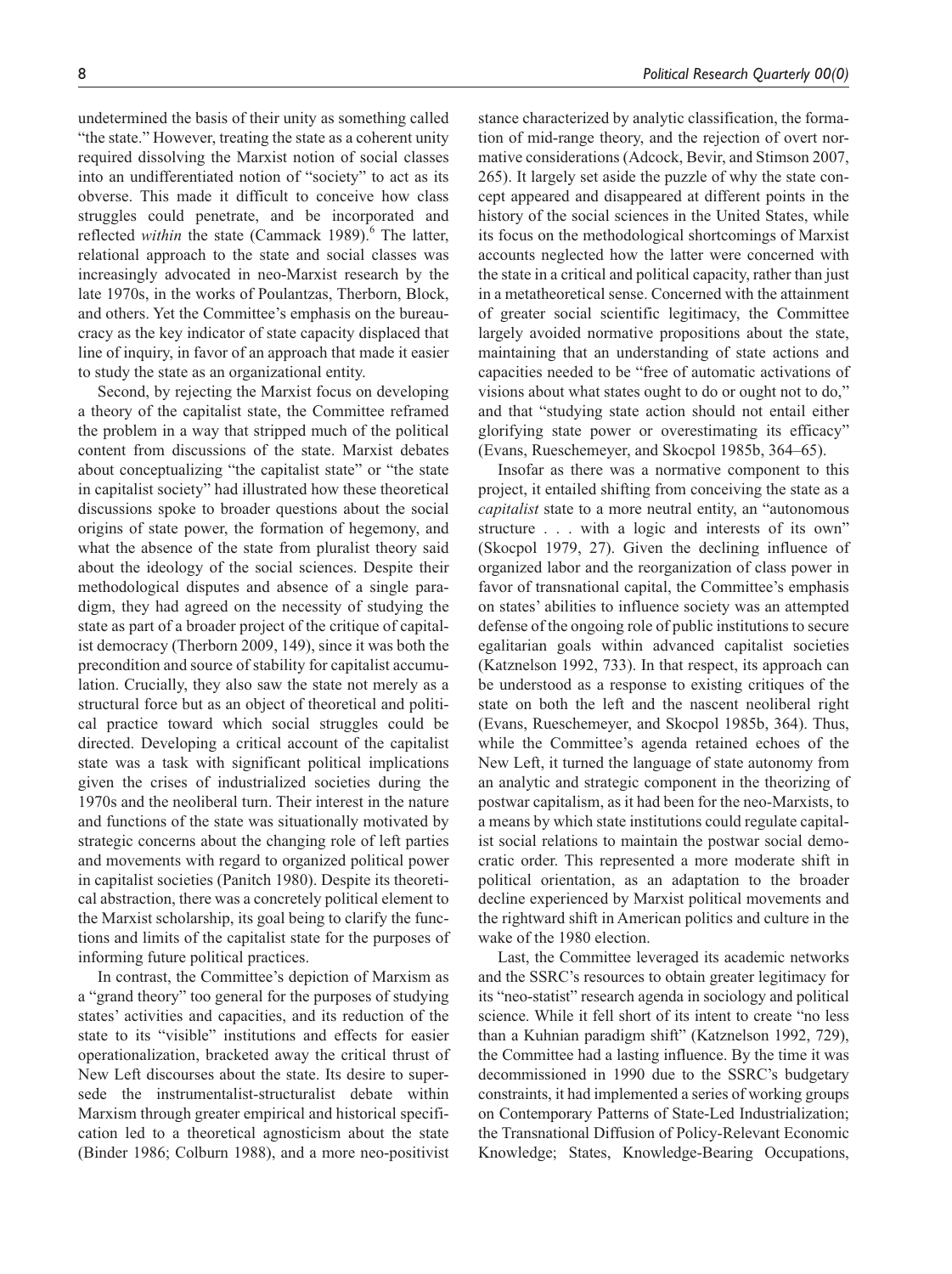and Social Policy Making; and War Settlement and State Structures. It also published two edited volumes (Evans, Rueschemeyer, and Skocpol 1985; Hall 1989), organized annual seminars and working groups, produced a newsletter, and provided research grants. The Committee's directors were not involved with policymaking beyond the academy, but their collective experience and professional stature ensured that it had a wide reach in scholarly circles, while its representation of the state was disseminated via workshops, research groups, and publications. The proliferation of state-centric research in comparative politics and American political development during the 1990s was a testament to this program's influence on later scholarship (Adcock, Bevir, and Stimson 2007; Barkey and Parikh 1991; Levi 2002).

The Committee's intervention came at a critical point in the history of the postwar social sciences. By the early 1980s, the growing interest in the state was widely understood as tied to the recent prominence of Marxism in the academy (Kesselman 1983). While most visible in sociology, this shift was also felt in political science, despite it generally remaining less hospitable to Marxist ideas.<sup>7</sup> "Restoring the State to Political Science" was chosen as the theme of the 1981 APSA conference, on the basis that this multifaceted concept was "the one common thread in all subfields within the discipline" (Lowi and Tarrow 1980, 436–37). In that year's Presidential Address, suggestively titled "Another State of Mind," Charles Lindblom (1982) noted that contemporary neo-Marxists like Miliband, Poulantzas, Offe, Jürgen Habermas, and James O'Connor had raised crucial questions about the viability and efficacy of liberal democracy, the role of state institutions in mediating social conflicts, and the tension between corporate interests and popular legitimacy—which adherents of "conventional theory" (pluralism) were only belatedly catching up to. By focusing on a concept largely absent from the social scientific mainstream, Marxist scholars pointed to its importance in the reproduction of capitalism, and provocatively suggested that pluralists' inability to talk about this topic was symptomatic of an unacknowledged ideological bias. Even critics such as David Easton (1985, 144–45) recognized the impact that Marxism, with its "renewed awareness of the importance of history and of the significance of the economy, social classes, and ideology," had on the revival of the notion of "political science as a study of the state." In the words of Block (1987, 22), "ideas and arguments that developed initially on the leftward fringes of American academic life are now part of mainstream discussions in political sociology and political science."

At the same time, the pressures of disciplinary specialization that reemerged in both political science and sociology after the waning of the New Left undercut the generally interdisciplinary account of Marxism (Manza and McCarthy 2011). By prioritizing empirical research at the expense of metatheory, the Committee advanced an organizational account of the state, and cemented for later scholarship the definitive interpretation of Marxism as an excessively abstract and societally reductive dead end. One result was a theoretical narrowing that led to a starker contrast between neo-Marxist and neo-Weberian strands of research than the intersecting history of these influences actually suggests. For example, while the Mt. Kisco conference featured contributions from Block, Offe, and Therborn, their essays were not included in *Bringing the State Back In*, leaving only Katznelson as a more sympathetic representative of that position.<sup>8</sup> While largely incidental, this omission contributed to this research agenda's general integration into the social scientific mainstream (Calhoun 1996, 309).<sup>9</sup> Stanley Aronowitz and Peter Bratsis note that *Bringing the State Back In* "had relegated theorists such as Miliband, Offe, Block, Therborn, and Poulantzas to a couple of paragraphs and footnotes" (Aronowitz and Bratsis 2002, xii). For Mark Blyth (2006, 494), the unwillingness of comparative politics scholars to embrace European Marxism led them to find "refuge in a sanitized Poulanzian analysis of late capitalism called 'state theory.'" Similarly, for Leo Panitch (2002, 93), this critique led to a "remarkable impoverishment of state theory."

While the Committee did successfully preserve some elements of the neo-Marxist research agenda in an academic context in which the New Left legacy of the 1960s was waning, it also had the lasting effect of making that literature more easily subsumable within its narrative about the shortcomings of the American social sciences concerning the state (Waddell 2012). As a result, the influential role of neo-Marxist research as an interlocutor and initial catalyst for the revival of interest in this fundamental concept was, retroactively, written out of the history of why the state was "brought back in." Along with this, the critical and reflexive role that the study of the state represented within the radical social sciences during the heyday of the New Left, as a commentary on the relationship between liberal democracy and capitalism, was weakened and largely forgotten.

### **Conclusion**

I have argued that the movement to "bring the state back in" to political sociology and political science, spearheaded in the early 1980s by the Committee on States and Social Structures, had its intellectual origins in the New Left, emerging through a double mediation via the "second wave" of historical sociology and neo-Marxist debates about the capitalist state. Both traditions allowed a new generation of scholars to use the rallying call to study the state as a means of questioning the relationship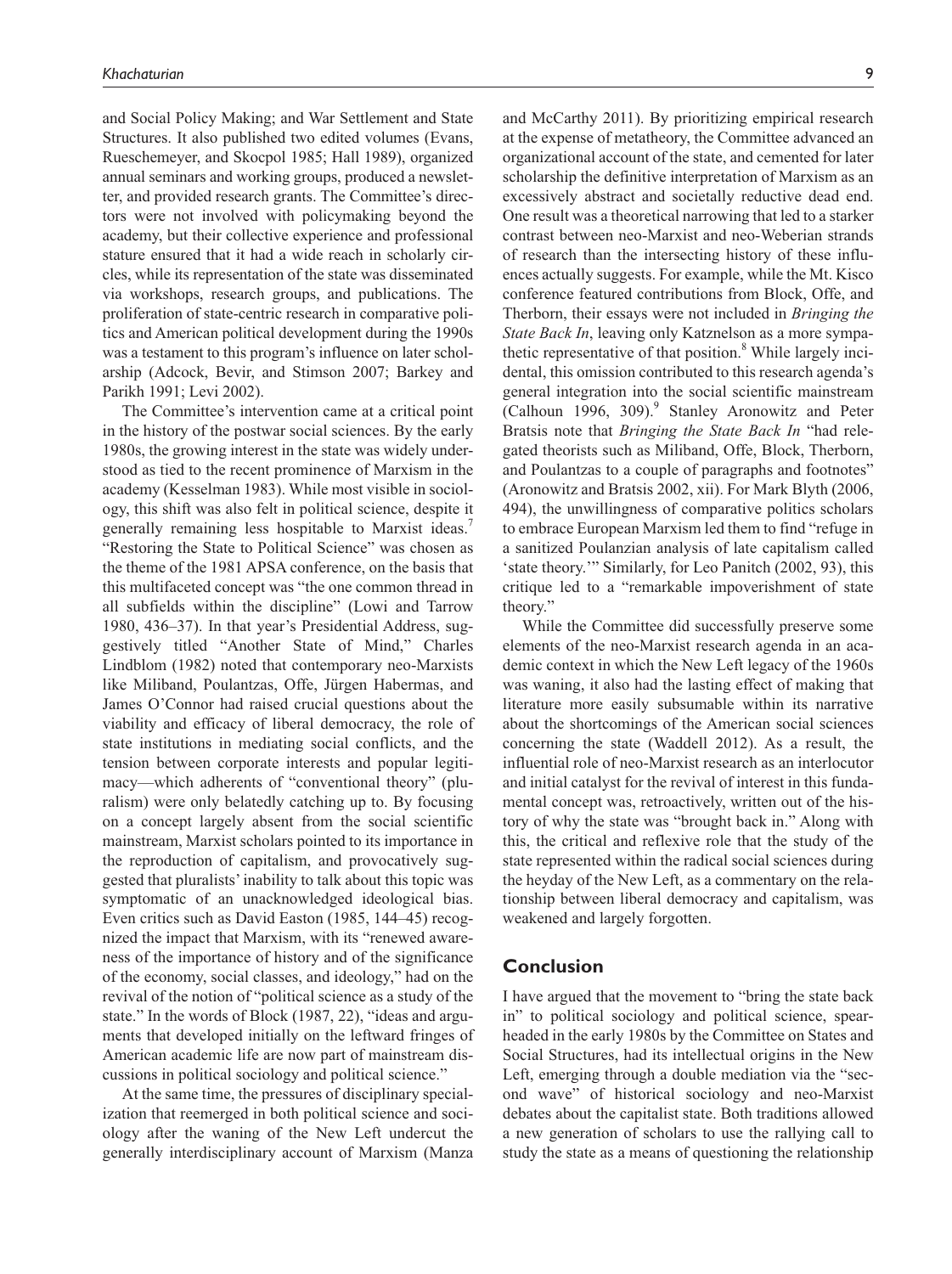between the social sciences and the liberalism of the postwar American regime, expressed via frameworks like modernization theory and pluralism. However, as the Committee reworked these tendencies into a systematic research agenda, it also largely cut ties with its New Left roots. Shedding its neo-Marxist affinities and insulating the study of the state from its earlier connections to the critique of capitalism and left political strategy, it instead advanced an organizational conception of the state that it saw as both more conducive to empirical research and as capable of withstanding increased scrutiny in the more conservative political and cultural context of the 1980s.

The Committee's displacement of the neo-Marxist research on the capitalist state had lasting theoretical and political consequences. Today, the state remains a contested concept, where no theorization of it escapes partial falsification, nor is decisively falsified as a whole (Dunleavy and O'Leary 1987, 33). This inherent ambiguity is also what makes it possible to approach the changing usages of this concept as symptomatic of the socio-historical context and ideological frameworks within which they are advanced. By initially questioning the "statelessness" of postwar American social science, Marxist accounts had provided a critical standpoint for investigating how knowledge *about* the state was produced, institutionalized, and disseminated in ways that either hid the state from view or reproduced it as an objective social reality. In contrast, the Committee's shift away from this standpoint preserved some of its insights but also depoliticized the study of the state, both as a scholarly concept and as a real entity toward which socio-political demands could be directed. The lasting effect of this turn was the closure of an influential and still-developing research agenda, leading to the forgetting of its ongoing insights for discussions of neoliberalism, pluralist and elite theories of democracy, and the relationship between capitalism and liberal democracy, all of which are once again drawing scholarly attention today.

#### **Acknolwedgments**

I am grateful to the editors and anonymous reviewers of PRQ for their detailed feedback. I also wish to thank Jeffrey Isaac, Laura Bucci, Brendon Westler, Mark Rigstad, and Erin Dolgoy for their comments on previous versions of this paper. I am also grateful to Monica S. Blank and her fellow staff at the Rockefeller Archive Center for helping me access key documents.

#### **Declaration of Conflicting Interests**

The author declared no potential conflicts of interest with respect to the research, authorship, and/or publication of this article.

#### **Funding**

The author received no financial support for the research, authorship, and/or publication of this article.

#### **Notes**

- 1. Documents accessed at the Rockefeller Archive Center, 2016, May 25.
- 2. By then, the Committee's membership counted four former Harvard graduate students: Evans, Skocpol, Krasner, and Katzenstein.
- 3. The organizers solicited feedback from many scholars, including Gabriel Almond, Theodore Lowi, Eric Nordlinger, and Guillermo O'Donnell. Others, including Miliband, Norberto Bobbio, and Ernesto Laclau, were considered for outreach but did not participate in the project.
- 4. Skocpol (1980) initially proposed these broad typologies in her study of the New Deal as a case for examining neo-Marxist theories of state autonomy.
- 5. Skocpol (2008, 110) later noted that "postwar social scientific theories, especially in American academia, treated politics and public policy making as largely a reflection or byproduct of social, economic, cultural dynamics."
- 6. Skocpol (1982, 11–12) explicitly rejected the latter view of the state, as advanced by Therborn, in the original draft of her introductory essay to *Bringing the State Back In*.
- 7. Block and Piven (2010, 207) note that "political science weathered the period of rebellion in the 1960s with only minor modifications to the curriculum."
- 8. Guillermo O'Donnell was slated to present a work titled "Beyond Relative Autonomy: The Current Marxist Debate" but withdrew shortly before the conference took place.
- 9. Personal correspondence with Claus Offe and Göran Therborn (2018, June 10), and Fred Block (2018, September 6).

#### **References**

- Adams, Julia, Elisabeth S. Clemens, and Ann Shola Orloff. 2005. "Introduction: Social Theory, Modernity, and the Three Waves of Historical Sociology." In *Remaking Modernity: Politics, History, and Sociology*, edited by Julia Adams, Elisabeth S. Clemens, and Ann Shola Orloff, 1–72. Durham: Duke University Press.
- Adcock, Robert, Mark Bevir, and Shannon C. Stimson. 2007. "Historicizing the New Institutionalism(s)." In *Modern Political Science: Anglo-American Exchanges since 1880*, edited by Robert Adcock, Mark Bevir, and Shannon C. Stimson, 259–89. Princeton: Princeton University Press.
- Almond, Gabriel A. 1988. "The Return to the State." *American Political Science Review* 82 (3): 853–74.
- Anderson, Perry. 1974. *Lineages of the Absolutist State*. London: Verso.
- Aronowitz, Stanley, and Peter Bratsis. 2002. "State Power, Global Power." In *Paradigm Lost: State Theory Reconsidered*, edited by Stanley Aronowitz and Peter Bratsis, xi–xxvii. Minneapolis: University of Minnesota Press.
- Barber, Benjamin. 1970. "Review of *The State in Capitalist Society*." *American Political Science Review* 64 (3): 928–29.
- Barkey, Karen, and Sunita Parikh. 1991. "Comparative Perspectives on the State." *Annual Review of Sociology* 17: 523–49.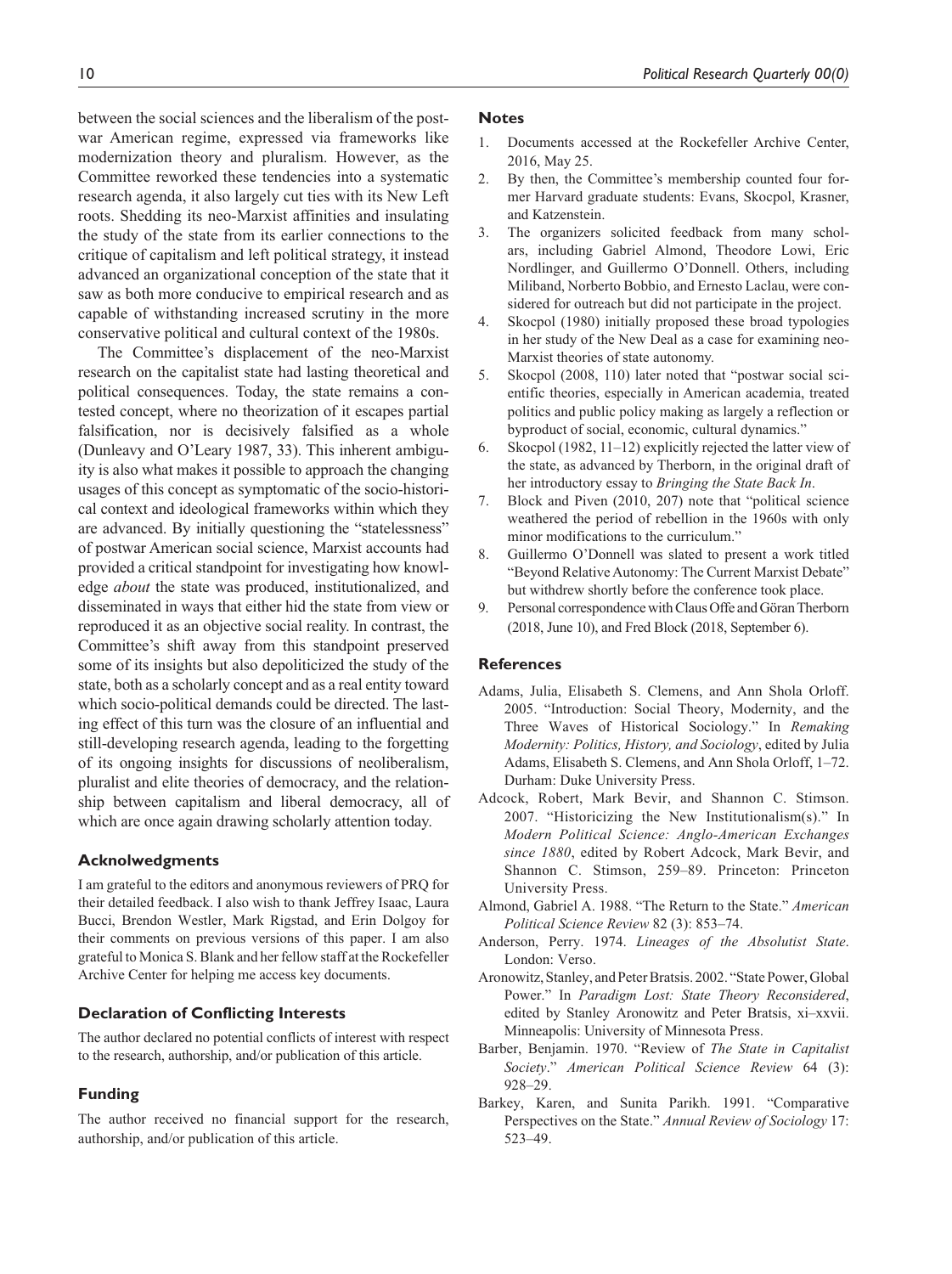- Barrow, Clyde W. 1993. *Critical Theories of the State*. Madison: University of Wisconsin Press.
- Barrow, Clyde W. 2002. "The Miliband-Poulantzas Debate: An Intellectual History." In *Paradigm Lost: State Theory Reconsidered*, edited by Stanley Aronowitz and Peter Bratsis, 3–52. Minneapolis: University of Minnesota Press.
- Barrow, Clyde W. 2017. "The Political and Intellectual Origins of New Political Science." *New Political Science* 39: 437–72.
- Bendix, John, Bertell Ollman, Bartholomew H. Sparrow, and Timothy Mitchell. 1992. "Going Beyond the State?" *American Political Science Review* 86 (4): 1007–1021.
- Bendix, Reinhard. 1964. *Nation-Building and Citizenship: Studies of our Changing Social Order*. Hoboken: Wiley.
- Binder, Leonard. 1986. "The Natural History of Development Theory." *Comparative Studies in Society and History* 28  $(1): 3-33.$
- Block, Fred. 1977. "The Ruling Class Does Not Rule: Notes on the Marxist Theory of the State." *Socialist Revolution* 33 (6): 6–28.
- Block, Fred. 1987. *Revising State Theory: Essays in Politics and Postindustrialism*. Philadelphia: Temple University Press.
- Block, Fred, and Frances Fox Piven. 2010. "Déjà Vu, All Over Again: A Comment on Jacob Hacker and Paul Pierson, 'Winner Take-All Politics.'" *Politics & Society* 38 (2): 205–11.
- Blyth, Mark. 2006. "Great Punctuations: Prediction, Randomness, and the Evolution of Comparative Political Science." *American Political Science Review* 100 (4): 493–98.
- Book Notes. 1975. "Review of Political Power and Social Classes." *Journal of Peace Research* 12 (1): 91.
- Bridges, Amy Beth. 1974. "Nicos Poulantzas and the Marxist Theory of the State." *Politics and Society* 4 (2): 161–90.
- Burawoy, Michael. 1982. "Introduction: The Resurgence of Marxism in American Sociology." *American Journal of Sociology* 88: S1-S30.
- Burawoy, Michael, and Theda Skocpol. 1982. "Preface." *American Journal of Sociology* 88 (Suppl.): vii-viii.
- Caldwell, Raymond. 2002. "Between Scylla and Charybdis: Reinhard Bendix on Theory, Concepts, and Comparison in Max Weber's Historical Sociology." *History of the Human Sciences* 15 (3): 25–51.
- Calhoun, Craig. 1996. "The Rise and Domestication of Historical Sociology." In *The Historic Turn in the Human Sciences*, edited by Terrence J. McDonald, 305–37. Ann Arbor: University of Michigan Press.
- Cammack, Paul. 1989. "Bringing the State Back In?" *British Journal of Political Science* 19 (2): 261–90.
- Cammack, Paul. 1990. "Statism, New Institutionalism, and Marxism." *Socialist Register* 26: 147–70
- Ciepley, David. 2000. "Why the State Was Dropped in the First Place: A Prequel to Skocpol's 'Bringing the State Back In.'" *Critical Review* 14: 157–213.
- Colburn, Forrest D. 1988. "Statism, Rationality, and State Centrism." *Comparative Politics* 20 (4): 485–92.
- Committee on States and Social Structures. 1983. Proposal to the Social Science Research Council for a Research Planning Committee on States and Social Structures. Folder 1324, Box 219, Section I, Social Science Research Council 19, the Rockefeller Archive Center.
- Connell, R.W. 1997. "Why Is Classical Theory Classical?" *American Journal of Sociology* 102 (6): 1511–57.
- Dryzek, John. 2006. "Revolutions without Enemies: Key Transformations in Political Science." *American Political Science Review* 100: 487–92.
- Dryzek, John, and Patrick Dunleavy. 2009. *Theories of the Democratic State*. Basingstoke: Palgrave Macmillan.
- Dunleavy, Patrick, and Brendan O'Leary. 1987. *Theories of the State: The Politics of Liberal Democracy*. New York: The Meredith Press.
- Easton, David. 1969. "The New Revolution in Political Science." *American Political Science Review* 63 (4): 1051–1061.
- Easton, David. 1985. "Political Science in the United States: Past and Present." *International Political Science Review* 6 (1): 133–52.
- "Editorial Introduction." 1970. *Politics & Society* 1 (1): 2.
- Esping-Andersen, Gösta, Erik Olin Wright, and Roger Friedland. 1976. "Modes of Class Struggle and the Capitalist State." *Kapitalistate* 4/5: 186–220.
- Evans, Peter B., and Dietrich Rueschemeyer. 1980. Letter to Richard Fagen, Hans Jürgen Puhle, and Guillermo O'Donnell, November 19, 1980, Folder 3802, Box 301, Series I, Social Science Research Council 19, the Rockefeller Archive Center.
- Evans, Peter B., Dietrich Rueschemeyer, and Theda Skocpol. 1980a. Letter to Kenneth Prewitt, January 31, 1980, Box 301, Folder 3802, Series I, Social Science Research Council 19, the Rockefeller Archive Center.
- Evans, Peter B., Dietrich Rueschemeyer, and Theda Skocpol. 1980b. "States and Social Structures: An Agenda for Interdisciplinary Dialogue and Research." Proposal to the Social Science Research Council for a Research Planning Committee on States and Social Structures, September 1980, Box 301, Folder 3802, Series I, Social Science Research Council 19, the Rockefeller Archive Center.
- Evans, Peter B., Dietrich Rueschemeyer, and Theda Skocpol. 1982. "Memorandum Regarding the States and Social Structures Project." July 14, 1982. Folder 3787, Box 299, Series I, Social Science Research Council 19. Program, the Rockefeller Archive Center.
- Evans, Peter, Dietrich Rueschemeyer, and Theda Skocpol, eds. 1985a. *Bringing the State Back In*. Cambridge: Cambridge University Press.
- Evans, Peter, Dietrich Rueschemeyer, and Theda Skocpol. 1985b. "On the Road toward a More Adequate Understanding of the State." In *Bringing the State Back In*, edited by Peter Evans, Dietrich Rueschemeyer, and Theda Skocpol, 347–66. Cambridge: Cambridge University Press.
- Farr, James. 2008. "Political Science." In *The Cambridge History of Science*. Vol. 7: *The Modern Social Sciences*,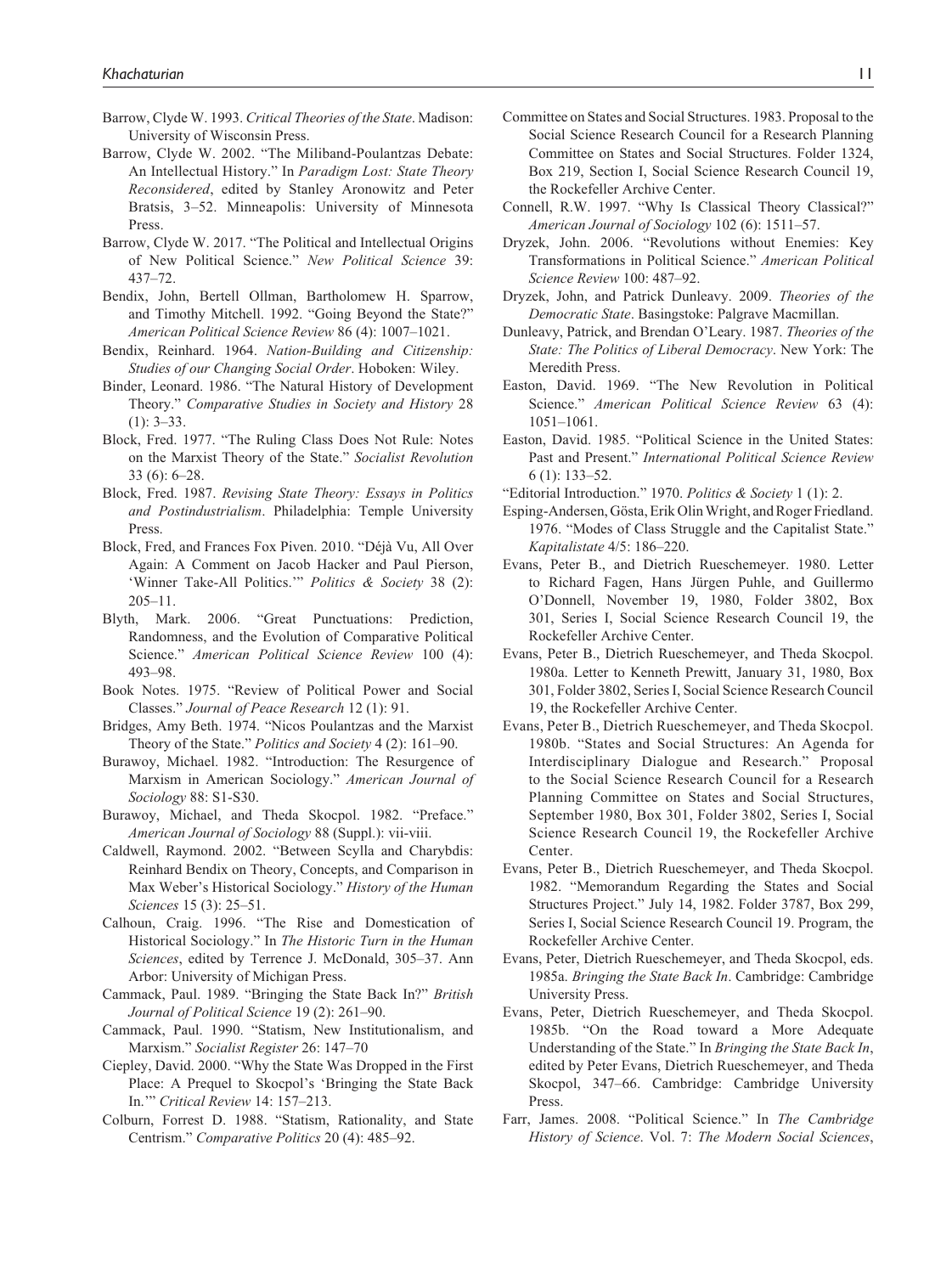edited by Theodore Porter and Dorothy Ross, 306–28. New York: Cambridge University Press.

- Flacks, Richard. 1982. "Marxism and Sociology." In *The Left Academy: Marxist Scholarship on American Campuses*, edited by Bertell Ollman and Edward Vernoff, 9–52. New York: McGraw-Hill.
- Gold, David A., Y. H. Lo, and Erik Olin Wright. 1975. "Recent Developments in Marxist Theories of the Capitalist State, Part I." *Monthly Review* 27 (5): 29–43.
- Gunnell, John G. 1995. "The Declination of the 'State' and the Origins of American Pluralism." In *Political Science in History: Research Programs and Political Traditions*, edited by James Farr, John S. Dryzek, and Stephen T. Leonard, 19–40. New York: Cambridge University Press.
- Hall, Peter A., ed. 1989. *The Political Power of Economic Ideas: Keynesianism across Nations*. Princeton: Princeton University Press.
- Hay, Colin. 1999. "Marxism and the State." In *Marxism and Social Science*, edited by Andrew Gamble, David Marsh, and Tony Tant, 152–74. Urbana: University of Illinois Press.
- Hechter, Michael. 1979. "Notes on Marxism and Sociology in the USA." *Theory and Society* 8 (3): 377–86.
- Hobden, Stephen. 1999. "Can Historical Sociology be Critical?" *Alternatives: Global, Local, Political* 24 (3): 391–413.
- Holloway, John, and Sol Picciotto. 1979. *State and Capital: A Marxist Debate*. Austin: University of Texas Press.
- Jessop, Bob. 2008. "Dialogue of the Deaf: Some Reflections on the Poulantzas-Miliband Debate." In *Class, Power and the State in Capitalist Society: Essays on Ralph Miliband*, edited by Paul Wetherly, Clyde W. Barrow, and Peter Burnham, 132–57. Basingstoke: Palgrave Macmillan.
- Katznelson, Ira. 1981. "Lenin or Weber? Choices in the Marxist Theories of Politics." *Political Studies* 29 (4): 632–40.
- Katznelson, Ira. 1992. "The State to the Rescue? Political Science and History Reconnect." *Social Research* 59 (4): 719–37.
- Katznelson, Ira. 2003. *Desolation and Enlightenment: Political Knowledge after Total War, Totalitarianism, and the Holocaust*. New York: Columbia University Press.
- Katznelson, Ira. 2009. "Strong Theory, Complex History: Structure and Configuration in Comparative Politics Revisited." In *Comparative Politics: Rationality, Culture, and Structure*. 2nd ed., edited by Mark Irving Lichbach and Alan S. Zuckerman, 96–116. New York: Cambridge University Press.
- Kesselman, Mark. 1981. "The State and Class Struggle: Trends in Marxist Political Science." In *The Left Academy: Marxist Scholarship on American Campuses*, edited by Bertell Ollman and Edward Vernoff, 82–114. New York: McGraw-Hill.
- Kesselman, Mark. 1983. "From State Theory to Class Struggle and Compromise: Contemporary Marxist Political Studies." *Social Science Quarterly* 64 (4): 826–45.
- Krasner, Stephen. 1978. *Defending the National Interest: Raw Materials Investments and U.S. Foreign Policy*. Princeton: Princeton University Press.
- Latham, Michael E. 2008. "Modernization." In *The Cambridge History of Science*. Vol. 7: *The Modern Social Sciences*, edited by Theodore Porter and Dorothy Ross, 721–34. New York: Cambridge University Press, 2008.
- Levi, Margaret. 2002. "The State of the Study of the State." In *Politiacl Science: The State of the Discipline*, edited by Ira Katznelson and Helen V. Milner, 33–55. New York: W.W. Norton.
- Lindblom, Charles. 1982. "Another State of Mind." *American Political Science Review* 76 (1): 9–21.
- Lowi, Theodore J., and Sidney G. Tarrow. 1980. "The 1981 APSA Annual Meeting Program: Some Thoughts and Suggestions." *Political Science & Politics* 13 (4): 436–37.
- Manza, Jeff, and Michael A. McCarthy. 2011. "The Neo-Marxist Legacy in American Sociology." *Annual Review of Sociology* 37: 155–83.
- McConnell, Grant. 1966. *Private Power and American Democracy*. New York: Alfred A. Knopf.
- McLennan, Gregor. 1989. *Marxism, Pluralism, and Beyond: Classic Debates and New Departures*. Cambridge: Polity Press.
- Miliband, Ralph. 1969. *The State in Capitalist Society*. New York: Basic Books.
- Mills, C. Wright. 1956. *The Power Elite*. New York: Oxford University Press.
- Mitchell, Timothy. 1991. "The Limits of the State: Beyond Statist Approaches and their Critics." *American Political Science Review* 85 (1): 77–96.
- Moore, Barrington Jr. 1966. *Social Origins of Dictatorship and Democracy: Lord and Peasant in the Making of the Modern World*. Boston: Beacon Press.
- Nettl, J. P. 1968. "The State as a Conceptual Variable." *World Politics* 20 (4): 559–92.
- Newman, Michael. 2003. *Ralph Miliband the Politics of the New Left*. New York: Monthly Review Press.
- Nordlinger, Eric A., Theodore J. Lowi, and Sergio Fabbrini. 1988. "The Return to the State: Critiques." *American Political Science Review* 82 (3): 875–901.
- Offe, Claus. 1974. "Structural Problems of the Capitalist State: Class Rule and the Political System. On the Selectiveness of Political Institutions." In *German Political Studies*. Vol. I, edited by Klaus von Beyme, 31–54. Thousand Oaks, CA: SAGE.
- Panitch, Leo. 1980. "The State and the Future of Socialism." *Capital & Class* 4 (2): 121–37.
- Panitch, Leo. 2002. "The Impoverishment of State Theory." In *Paradigm Lost: State Theory Reconsidered*, edited by Stanley Aronowitz and Peter Bratsis, 89–104. Minneapolis: University of Minnesota Press.
- Poulantzas, Nicos. 1973. *Political Power and Social Classes*. London: New Left Books.
- Robertson, David Brian. 1994. "Politics and the Past: History, Behavioralism, and the Return to Institutionalism in American Political Science." In *Engaging the Past: The Uses of History Across the Social Sciences*, edited by Eric H. Monkkonen, 113–53. Durham: Duke University Press.